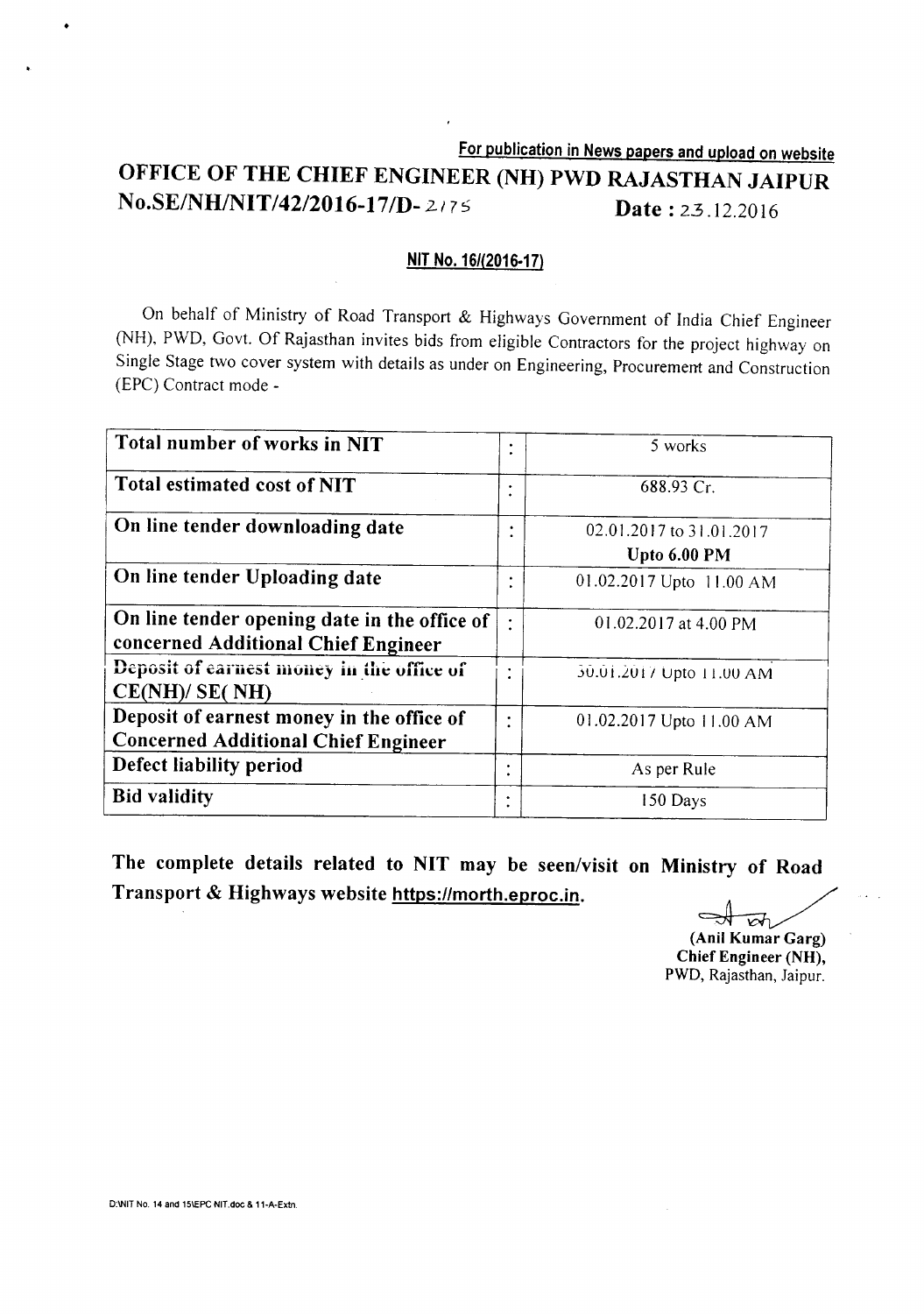# **OFFICE OF THE CHIEF ENGINEER (NH) PWD RAJASTHAN JAIPUR**

No.SE/NH/NIT/42/2016-17/D-2175 Date 23.12.2016

*Mis* Dainik Bhaskar, lawahar Lal Nehru Marg Plot No. 10 Malviya Nagar laipur-302017 Rajasthan

*Mis* Rajasthan Patrika Pvt. Ltd. Kesargarh, lawahar Lal Nehru Marg Jaipur.

Sub: - Publication of NIT No. *16/2016-17.*

Sir.

 $\epsilon$ 

With reference to above, please find enclosed herewith copy of the NIT for publication in News paper in Rajasthan edition. It is requested to publish NIT on or before 31.12.2016. The payment of bill shall be made on DA YP rates.

| Name of office             | Chief Engineer (NH) PWD Rajasthan Jaipur |
|----------------------------|------------------------------------------|
| NIT No.                    | NIT No.16/2016-17                        |
| Estimated cost of the work | Rs. 688.93 Cr                            |

The verified copies of bills at the DAYP rates related to publication of NIT may be sent to this office along with copy of newspaper. in which NIT published.

Enclosed:- As above

Yours. Faithfully,

 $\bigtriangledown\!\!m$ 

**(Anil Kumar** Garg) **Chief Engineer** (NH), PWD, Rajasthan, Jaipur.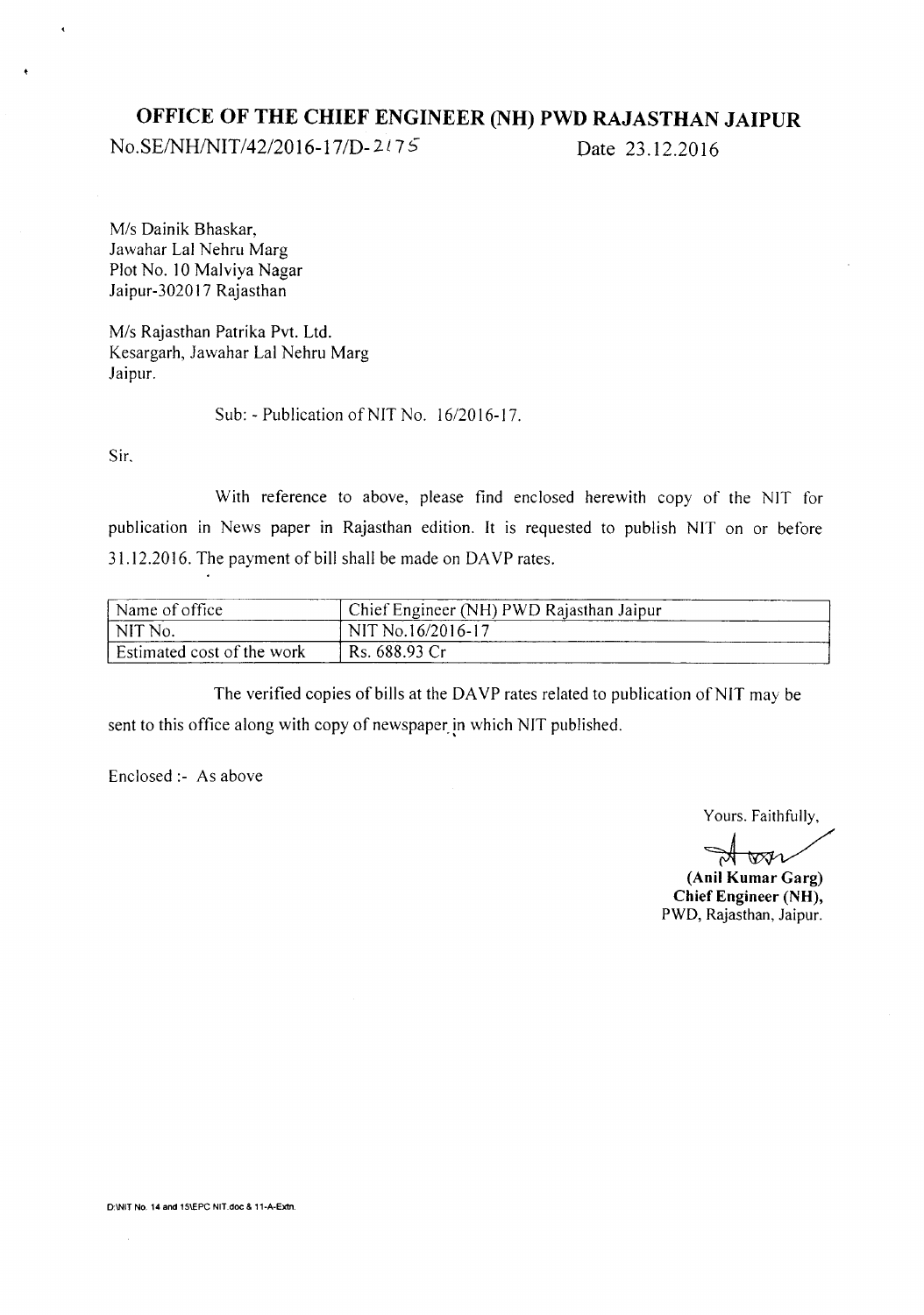समाचार पत्रों में प्रकाशनार्थ एवं बेवसाईड पर अपलोड करने हेतु

कार्यालय मुख्य अभियन्ता(एनएच) सार्वजनिक निर्माण विभाग, राजस्थान, जयपुर <sup>~</sup> <sup>~</sup> 3W1/~.-c;q./f.lfclGT/ 42/2016-17 /~-2 *<sup>17</sup>* 5 ~ **:2312.2016**

## <u>निविदा सूचना संख्या 16 / 2016-17</u>

सडक परिवहन एवं राजमार्ग मंत्रालय भारत सरकार की ओर से मुख्य अभियंता (एनएच) 'सार्वजनिक निर्माण विभाग राजस्थान के द्वारा ईपीसी मोड पर (इंजिनियरिंग, प्रौक्यौरमेन्ट, कन्स्ट्रक्शन) हाईवे प्रोजेक्ट के लिये सिंगल स्टेज दो कवर सिस्टम आधार पर सक्षम <u>निविदादाताओं से निम्नलिखित विवरण अनुसार निविदा आमंत्रित की जाती है</u>:-

| कुल निविदा के कार्य                                                                                       | ۰ | पॉंच कार्य                        |  |  |  |
|-----------------------------------------------------------------------------------------------------------|---|-----------------------------------|--|--|--|
| कुल निविदाओं की अनुमानित लागत                                                                             |   | 688.93 करोड                       |  |  |  |
| <u>.<br/>ऑन लाईन निविदा फार्म मिलने की तारीख</u>                                                          |   | 02.01.2017 से 31.01.2017          |  |  |  |
|                                                                                                           |   | सायंकाल 6.00 बजे तक               |  |  |  |
| ऑन लाईन निविदा फार्म जमा कराने की तारीख                                                                   |   | 01.02.2017 प्रातः 11.00 बजे तक    |  |  |  |
| ऑन लाईन निविदा खोलने की तारीख                                                                             |   | 01.02.2017 सायंकाल 4.00 बजे       |  |  |  |
| मुख्य अभियन्ता (एन.एच.) / संबंधित अधीक्षण<br>्<br>अभियन्ता कार्यालय में धरोहर राशि जमा कराने की<br>दिनांक |   | 30.01.2017 को प्रातः 11.00 बजे तक |  |  |  |
| <br>  सम्बन्धित  अतिरिक्त   मुख्य  अभियन्ता   कार्यालय, में   <br>  धरोहर राशि जगा कराने की दिनांक        |   | 01.02.2017 को प्रातः 11.00 बजे तक |  |  |  |
| दोष निवारण अवधि                                                                                           |   | नियमानुसार                        |  |  |  |
| निविदा वैधता अवधि                                                                                         |   | 150 दिवस                          |  |  |  |

निविदा से सम्बन्धित अन्य आवश्यक विवरण सडक परिवहन एवं राजमार्ग मंत्रालय की वेब साइट "https://morth.eproc.in" पर देखें जा सकते है।

 $\tilde{z}$ 

(अनिल कुमार गर्ग) मुख्य अभियन्ता (एनएच) सा0नि0वि0, राज0, जयपुर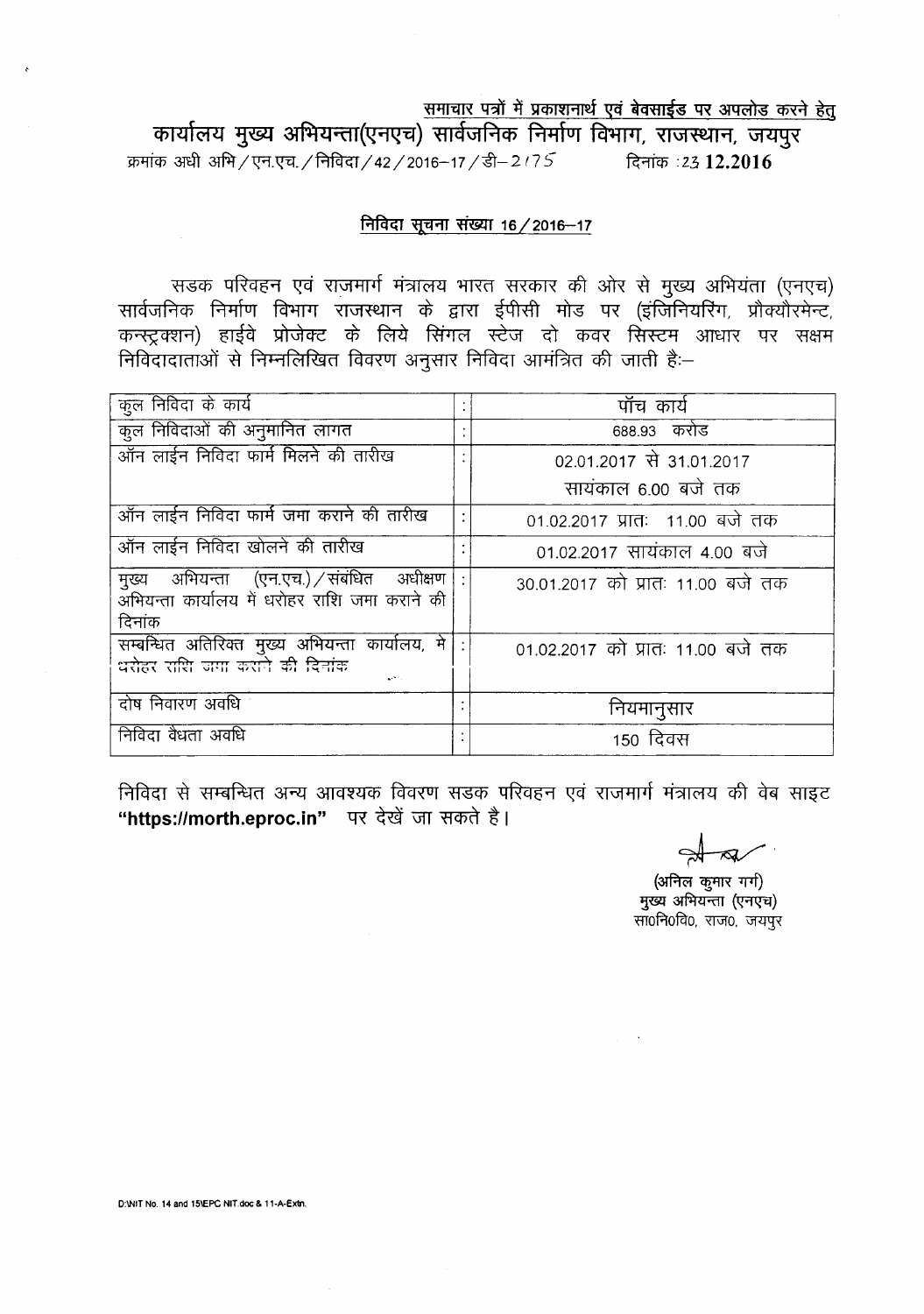# OFFICE OF THE CHIEF ENGINEER, (NH) P.W.D., RAJASTHAN, JAIPUR

SE (NH)/NIT/42/D- 2/75 Dated: 23./2.16

### INVITATION FOR REQUEST FOR PROPOSAL (RFP)

The Public Works Department, Govt. of Rajasthan on behalf of Ministry of Road Transport & Highways is engaged in the development of National Highways and as part of this Endeavour, it has been decided to undertake Request for Proposal (RFP) for following work on EPC mode through an Engineering, Procurement and Construction (EPC) Contract. The Chief Engineer (NH), PWD, Govt. Of Rajasthan now invites bids from eligible Contractors for the project highway on Single Stage two cover system -

| S.             | Name of work                                   | Length | Estimated    | Completion | Maintenance |
|----------------|------------------------------------------------|--------|--------------|------------|-------------|
| No.            |                                                | in km  | cost         | Period     | period      |
|                |                                                |        | (Rs. In Cr.) |            |             |
| $\mathbf{I}$   | Upgradation to two lane with paved shoulder    | 31.250 | 121.24       | 24 Month   | 4 Years     |
|                | for section from $km 16+200$ to $km 58+000$    |        |              |            |             |
|                | (excluding $km$ 21+700 to $km$ 24+350 and      |        |              |            |             |
|                | $42+700$ to $50+600$ ) Balotra to Sanderao via |        |              |            |             |
|                | Jalore section of NH-325 in the State of       |        |              |            |             |
|                | Rajasthan on EPC mode (Package -I)             |        |              |            |             |
| $\overline{2}$ | Upgradation to two lane with paved shoulder    | 24.710 | 143.32       | 24 Month   | 4 Years     |
|                | for section from $km$ 58+000 to $km$ 91+600    |        |              |            |             |
|                | (excluding $km$ 59+460 to $km$ 62+900 and      |        |              |            |             |
|                | 73+120 to 75+920 & 82.650 to 85.300)           |        |              |            |             |
|                | Balotra to Sanderao via Jalore section of      |        |              |            |             |
|                | NH-325 in the State of Rajasthan on EPC        |        |              |            |             |
|                | mode(Package -II)                              |        |              |            |             |
| $\overline{3}$ | Upgradation to two lane with paved shoulder    | 34.425 | 133.96       | 24 Month   | 4 Years     |
|                | for section from $km$ 118+900 to $km$ 156+955  |        |              |            |             |
|                | (excluding $km$ 151+100 to $km$ 154+730)       |        |              |            |             |
|                | Balotra to Sanderao via Jalore section of      |        |              |            |             |
|                | NH-325 in the State of Rajasthan on EPC        |        |              |            |             |
|                | mode. (Package -III)                           |        |              |            |             |
| $\overline{4}$ | Construction of two lane CC pavement with      | 54.675 | 167.46       | 24 Month   | 4 Years     |
|                | paved shoulder configuration km 3/650 to       |        |              |            |             |
|                | km 58/325 on newly declared NH709E             |        |              |            |             |
|                | (Rajgarh – Haryana Border) in the State of     |        |              |            |             |
|                | Rajasthan on EPC Mode.                         |        |              |            |             |
| 5              | Construction of two lane CC pavement with      | 28.175 | 122.95       | 24 Month   | 4 Years     |
|                | paved shoulder configuration km 5/875 to       |        |              |            |             |
|                | km 19/550 and 26/750 to 41/250 on NH11         |        |              |            |             |
|                | (Fatehpur-Jhunjhunu) in the<br>State<br>of     |        |              |            |             |
|                | Rajasthan on EPC Mode.                         |        |              |            |             |
|                | <b>Total</b>                                   |        | 688.93       |            |             |

The complete BID document can be viewed / downloaded from official portal of MoRTH https://morth.eproc.in" e-procurement portal of MoRTH https://morth.eproc.in" from 02.01.2017 to